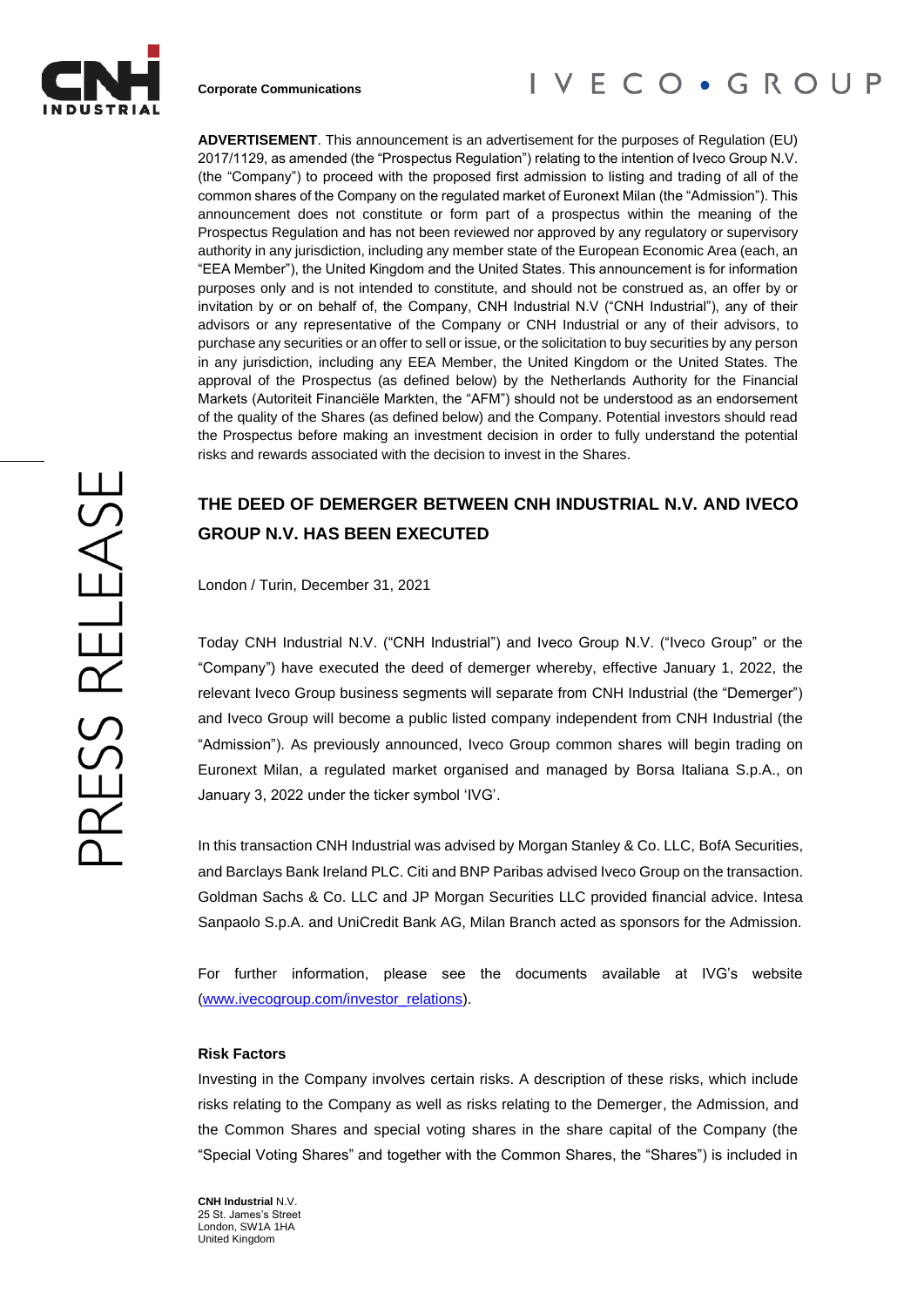



the prospectus prepared in connection with the Demerger and Admission (the "Prospectus") and in the supplement to the Prospectus (the "Supplement"). Potential investors should read the Prospectus and the Supplement before making an investment decision in order to fully understand the potential risks and rewards associated with the decision to invest in the Shares.

#### **Earlier announcements related to the Demerger and Admission**

On December 27, 2021 CNH Industrial and the Company announced that Borsa Italiana S.p.A has admitted Iveco Group N.V. common shares to listing on Euronext Milan, a regulated market organised and managed by Borsa Italiana, and that Iveco Group has also submitted to Borsa Italiana the application for admission to trading of its common shares on Euronext Milan. On December 23, 2021 CNH Industrial announced that CNH Industrial extraordinary shareholders' meeting approved the Demerger. On December 22, 2021, CNH Industrial announced that the Netherlands Authority for the Financial Markets (*Stichting Autoriteit Financiële Markten*, the "AFM") has approved the Supplement to the Prospectus. On December 17, 2021, CNH Industrial announced the publication of combined financial figures for both its 'Off-Highway' and 'On-Highway' businesses. On December 9, 2021, CNH Industrial and the Company announced the rating assigned to the Company by Fitch Ratings. On November 18, 2021, CNH Industrial and the Company presented the Company's business, strategy and 2026 financial ambitions. On November 11, 2021, CNH Industrial and the Company announced the approval and publication of the Prospectus. On September 3, 2019, CNH Industrial announced the intention to separate the relevant business segments of the Company's from CNH Industrial and to admit the Company's shares to listing and trading on a regulated market. On June 11, 2021 and on July 5, 2021, CNH Industrial announced management changes for the Company in view of the Demerger and Admission. On October 18, 2021, CNH Industrial further announced that an Investor Day in respect of the Company, ahead of the Demerger and Admission, was to be held on November 18, 2021. These press releases are available on the corporate website of CNH Industrial [\(www.cnhindustrial.com/en](http://www.cnhindustrial.com/en-us/investor_relations)[us/investor\\_relations\)](http://www.cnhindustrial.com/en-us/investor_relations) and/or on the corporate website of the Company [\(www.ivecogroup.com/investor\\_relations\)](http://www.ivecogroup.com/investor_relations/).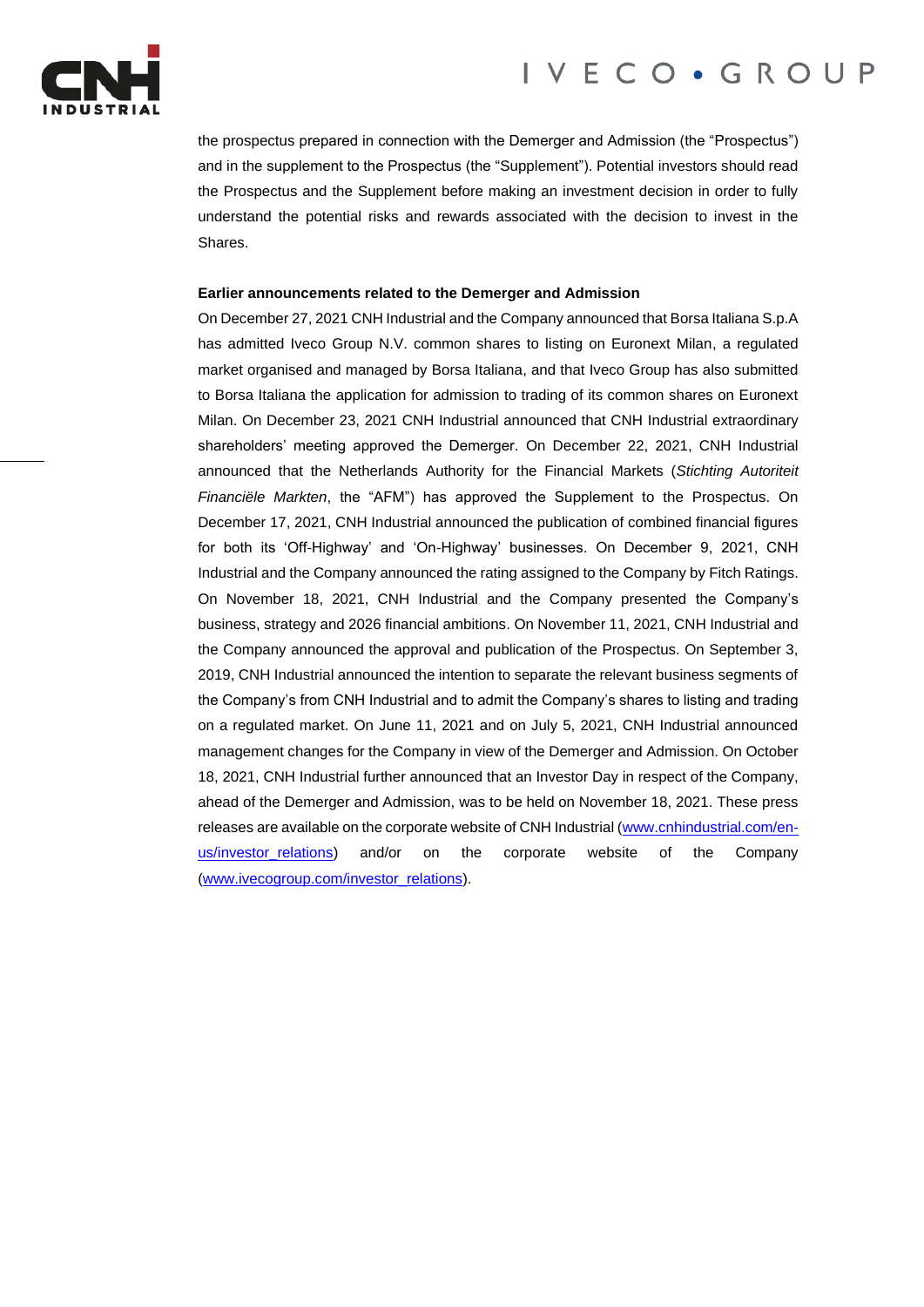

*CNH Industrial N.V. (NYSE: CNHI / MI: CNHI) is a global leader in the capital goods sector with established industrial experience, a wide range of products and a worldwide presence. Each of the individual brands belonging to the Company is a major international force in its specific industrial sector: Case IH, New Holland Agriculture and Steyr for tractors and agricultural machinery; Case and New Holland Construction for earth moving equipment; Iveco for commercial vehicles; Iveco Bus and Heuliez Bus for buses and coaches; Iveco Astra for quarry and construction vehicles; Magirus for firefighting vehicles; Iveco Defence Vehicles for defence and civil protection; and FPT Industrial for engines and transmissions. More information can be found on the corporate website[: www.cnhindustrial.com](http://www.cnhindustrial.com/)*

*Iveco Group N.V., after the completion of the Demerger as announced on November 11, 2021 (and expected to be effective on January 1, 2022), will be the parent company of the trucks and specialty vehicles, powertrain and related financial services businesses currently held by CNH Industrial. Iveco Group will therefore own and operate eight unique, yet unified commercial brands: IVECO, a pioneering champion that designs, manufactures and commercializes heavy, medium and light duty commercial vehicles; FPT Industrial, a global leader in providing its vast array of advanced powertrain technologies to customers in agriculture, construction, marine, power generation, and commercial vehicles alike; IVECO BUS and HEULIEZ, premium and mass-transit bus and coach brands; Iveco Defence Vehicles, for highly-specialized defence and civil protection equipment; ASTRA, a global expert in large scale heavy duty quarry and construction vehicles; Magirus, the industryreputed firefighting vehicle and equipment manufacturer; and IVECO CAPITAL, the financing arm which supports them all, serving as the cornerstone of Iveco Group's new business models. Further information about Iveco Group is available on the company's websit[e www.ivecogroup.com](http://www.ivecogroup.com/)*

#### **Media contacts:**

E-mail: [mediarelations@cnhind.com](mailto:mediarelations@cnhind.com) Francesco Polsinelli, Tel: +39 335 1776091 Laura Overall, Tel: +44 207 7660 386

#### **Investor contacts**

E-mail: [investor.relations@cnhind.com](mailto:investor.relations@cnhind.com) Federico Donati, Tel: +44 207 7660 386 Noah Weiss, Tel: +1 630 887 3745

[www.cnhindustrial.com](http://www.cnhindustrial.com/)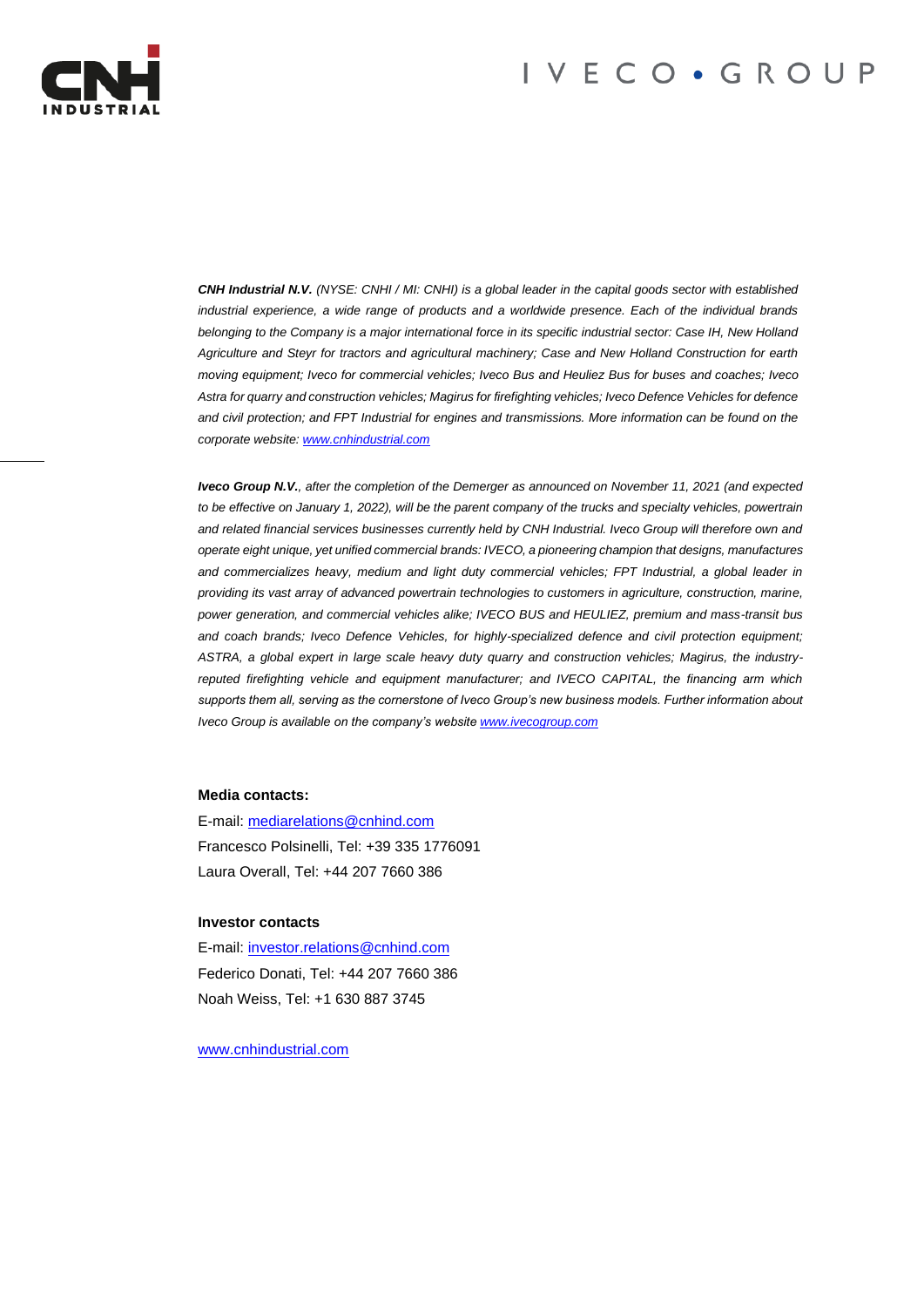

## VECO · GROUP

#### **DISCLAIMER**

This announcement does not constitute a prospectus within the meaning of Regulation (EU) 2017/1129 of the European Parliament and of the Council of 14 June 2017 on the prospectus to be published when securities are offered to the public or admitted to trading on a regulated market, as amended (the "Prospectus Regulation"), and shares in Iveco Group N.V. will be allotted in circumstances that do not constitute "an offer to the public" within the meaning of the Prospectus Regulation. This announcement is not intended for distribution in jurisdictions that require prior regulatory review and authorization to distribute an announcement of this nature.

The release, publication or distribution of this announcement in certain jurisdictions may be restricted by law and therefore persons in such jurisdictions into which they are released, published or distributed, should inform themselves about, and observe, such restrictions.

This announcement is an advertisement and not a prospectus within the meaning of Regulation (EU) 2017/1129 of the European Parliament and of the Council of 14 June 2017 on the prospectus to be published when securities are offered to the public or admitted to trading on a regulated market, as amended (the "Prospectus Regulation"). With respect to the member States of the European Economic Area, no action has been undertaken or will be undertaken to make an offer to the public of the securities referred to herein requiring a publication of a prospectus in any relevant member State. As a result, the securities may not and will not be offered in any relevant member State except pursuant to a prospectus approved by the relevant market authorities in that member State or in accordance with the exemptions set forth in Article 3(2) of the Prospectus Regulation, if they have been implemented in that relevant member State, or under any other circumstances which do not require the publication of a prospectus pursuant to Article 3 of the Prospectus Regulation and/or to applicable regulations of that relevant member State. This announcement is not intended to constitute, and should not be construed as, an offer by or invitation by or on behalf of, the Company, CNH Industrial, any of its advisors or any representative of the Company or CNH Industrial or any of their advisors, to purchase any securities or an offer to sell or issue, or the solicitation to buy securities by any person in any jurisdiction, including any EEA Member, the United Kingdom or the United States.

The securities referred to herein may not be offered or sold in the United States of America absent registration or an applicable exemption from registration under the U.S. Securities Act of 1933, as amended. The Company and CNH Industrial do not intend to register all or any portion of the offering of the securities in the United States of America or to conduct a public offering of the securities in the United States of America.

This announcement does not constitute an offer of securities to the public in the United Kingdom. This announcement is being distributed to and is directed only at (i) persons who are outside the United Kingdom or (ii) persons who are investment professionals within the meaning of Article 19(5) of the Financial Services and Markets Act 2000 (Financial Promotion) Order 2005 (the "Order") and (iii) high net worth entities, and other persons to whom it may lawfully be communicated, falling within Article 49(2)(a) to (d) of the Order (all such persons together being referred to as "Relevant Persons"). Any investment activity to which this announcement relates will only be available to and will only be engaged with, Relevant Persons. Any person who is not a Relevant Person should not act or rely on this document or any of its contents.

This announcement may include statements, including with respect to CNH Industrial's and the Company's financial condition, results of operations, business, strategy, plans and outlook, including the impact of certain transactions. These forward-looking statements can be identified by the use of forward-looking terminology, including the terms "believes", "estimates", "anticipates", "expects", "intends", "plans", "targets", "may", "will" or "should" or, in each case, their negative or other variations or comparable terminology. These forward-looking statements are made as of the date of this announcement. Although CNH Industrial and the Company believe that such forward-looking statements are based on reasonable assumptions, such statements are not guarantees of future performance. By their nature, forward-looking statements involve risks and uncertainties because they relate to events and depend on circumstances that may or may not occur in the future. Such forward-looking statements are included for illustrative purposes only. Actual results may differ materially from the forward-looking statements as a result of a number of risks and uncertainties, many of which are outside CNH Industrial and the Company's control. CNH Industrial and the Company expressly disclaim any intention or obligation to provide, update or revise any forward-looking statements in this announcement to reflect any change in expectations or any change in events, conditions or circumstances on which these forward-looking statements are based.

The price and value of securities may go up as well as down. Persons needing advice should contact a professional adviser. Information in this announcement or any of the documents relating to the Admission and the Demerger cannot be relied upon as a guide to future performance.